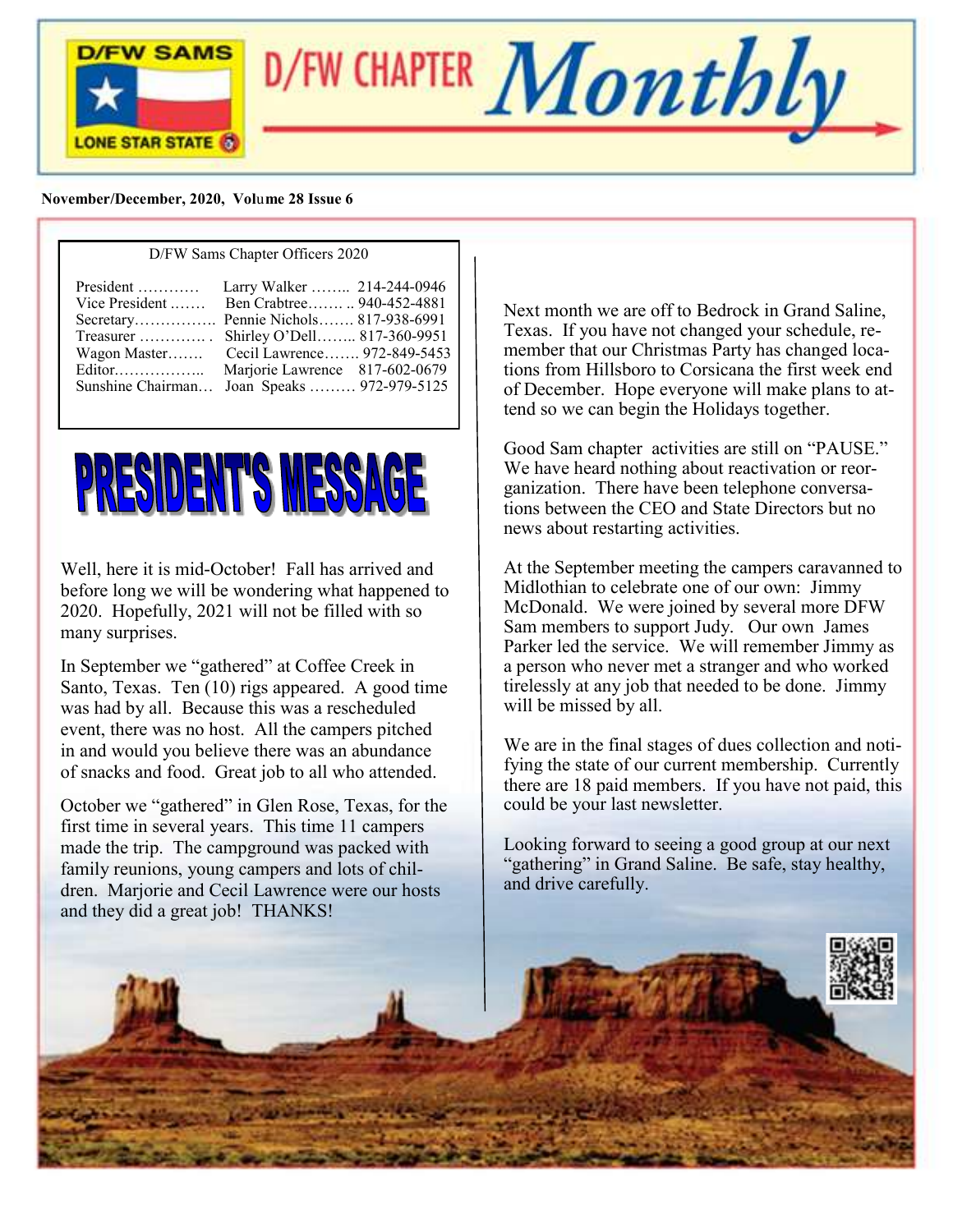### *SEPTEMBER MEETING HIGHLIGHTS*

The September gathering met at Coffee Creek in Santo, Texas. There were 10 rigs on the ground.

Larry Walker opened the meeting with discussion regarding the continued Good Sam "pause" and the state and local mini-rallies scheduled for 2021. The State Rally is scheduled for April 8 through 11. Early parking is Monday, April 5th. It will be held at the Canton Civic Center. The mini-rally is scheduled for September 15 through 19. Early parking begins September 12, also in Canton.

Larry stated that Ron Bouillion was re-elected as State Director for another two year term, as he was unopposed. The Treasurer will be up for election in 2021.

Chuck Hayes discussed what he has "heard" about the pause. Allegedly the chapters are allowed to operate as usual. He also stated the Delmars were stepping down as Assistant Directors.

Cecil Lawrence discussed the 2021 camping schedule. Our October campout is at Glen Rose, and reservations are required. They also require a credit card for deposit. The Lawrence and the Schnepf's are hosts.

It was announced that dues are due this month. Be sure to include four Good Sam membership number and expiration date.

Chuck mentioned Camping World is now referencing membership in local chapters in their magazine.

#### *OCTOBER MEETING HIGHLIGHTS*

 der by offering a prayer. We met at Oakdale RV Park in Glen Rose, Texas. Larry Walker called the gathering to or-

Larry reported that we had not heard anything from the State Director or the Assistant State Director.

Cecil Lawrence reported 10 rigs on the ground, one drive-in, and one guest.

Our December campout will be Dec. 3-6 at the American RV Park in Corsicana. We will need to make our own reservations, and please also let Cecil now whether or not you are coming and date of arrival. A sign-up sheet for food for the Christmas luncheon, which will be catered and hosted by the officers, will be provided at the November campout.

Cecil stated he is working on finding parks for the 2021 camping year.

Marjorie stated she is working on the newsletter. She said we would have leftovers for supper tonight.

Before Larry adjourned the gathering, he announced the time we would be leaving for Midlothian.



*Cecil Lawrence celebrated his 80th birthday at Oakdale!*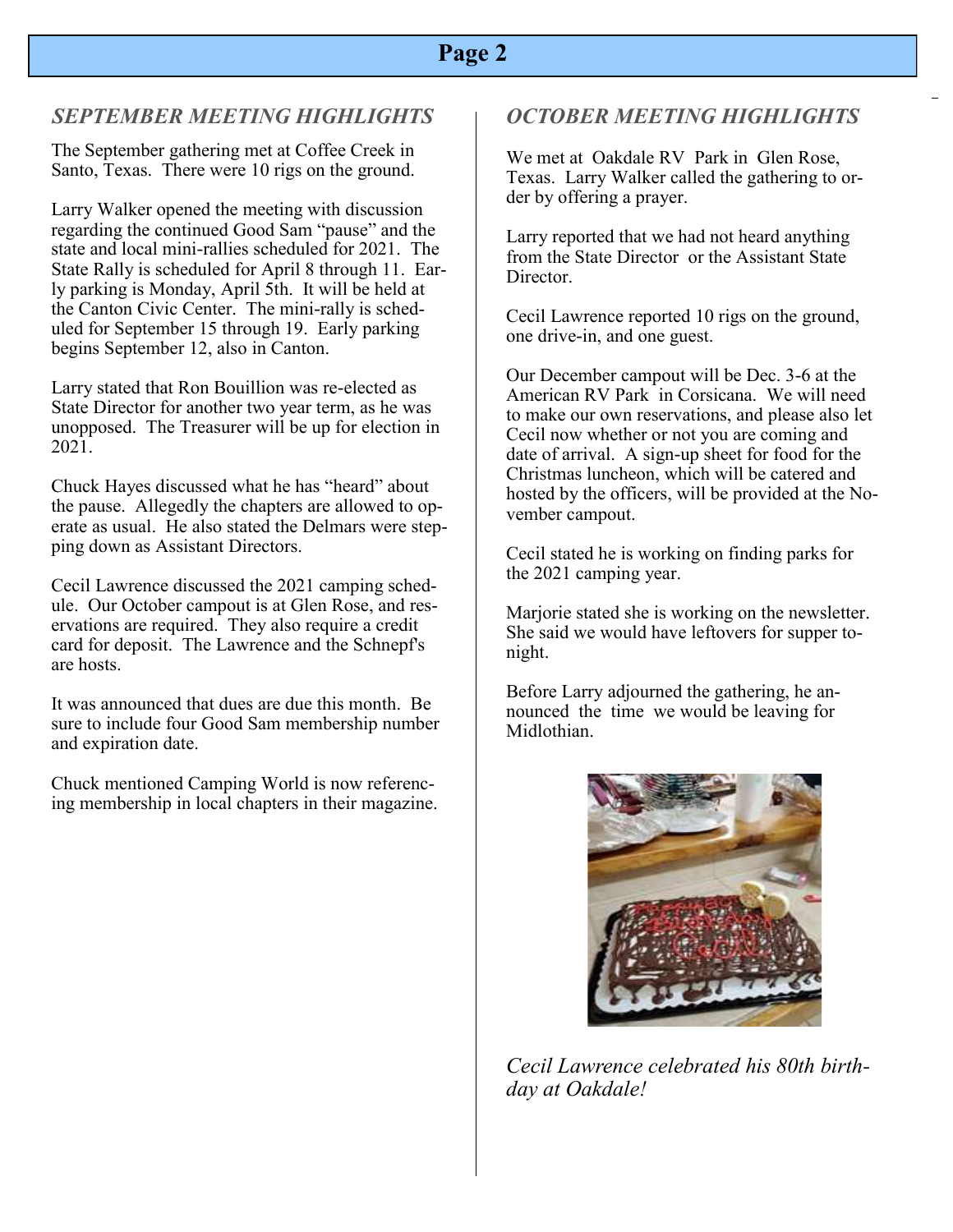### IN OUR THOUGHTS AND PRAYERS

Melvin Mann will begin receiving radiation in December for a four month period. With Melvin's usual confidence he believes that this is going to work. His positive attitude has assisted him greatly throughout his entire process. Kathy says that the doctors consider him a "wonder" patient.

Cecil Lawrence has his cardio version (heart rhythm shock) on October 16. It worked. He feels fine. Now he has to become accustomed to a CPAP machine. He feels it interrupts his sleep, but managed to get 5 and a half hours of sleep during the first night's use.

Marsha Marino had recovered enough to drive to the September gathering in Glen Rose. It was wonderful to see her. She finally has the results of a CAT scan to know whether her broken knee has healed sufficiently for her to remove the brace. The answer is YES! She can take it off and put it back on if the leg gets tried.

Traci Ortiz, Jill and Pat Schnepf's daughter, has a 90% recovery from her recent brain surgery and is now on her own. She no longer needs Mom's help. Yeah!

Please offer your prayer to Tommy and Barbara Michaels on the loss of their son, Steve Michaels. We know that their hearts are heavy with grief at this time.

Also, please offer your prayers to Judy McDonald and her family members for their loss of Jimmy. Our members also feels Jimmy's loss deeply.

## *ANNIVERSARIES*

### *NOVERMBER, 2020*

| Dick & Terri Fletcher      | <b>Nov. 28</b> | 52 years |
|----------------------------|----------------|----------|
| Maurice & Merrily Stanglin | <b>Nov.</b> 19 | 35 years |
| Lester & Diana Kimble      | <b>Nov.</b> 24 | 58 Years |

## *DECEMBER, 2020*

#### *None*



# *BIRTHDAYS*

## NOVEMBER, 2020

| <b>Marjorie Lawrence</b> | Now. 4         |
|--------------------------|----------------|
| <b>Pat Schnepf</b>       | <b>Nov.</b> 10 |
| K. R. Martin             | <b>Nov. 20</b> |

## *DECEMBER, 2020*

| <b>Judy McDonald</b>    | Dec. 3         |
|-------------------------|----------------|
| <b>Mable Thompson</b>   | Dec. 15        |
| <b>Chuck Hayes</b>      | Dec. 16        |
| <b>Orville Barnhart</b> | Dec. 17        |
| <b>Pennie Walker</b>    | Dec. 17        |
| <b>Pat Crabtree</b>     | <b>Dec. 20</b> |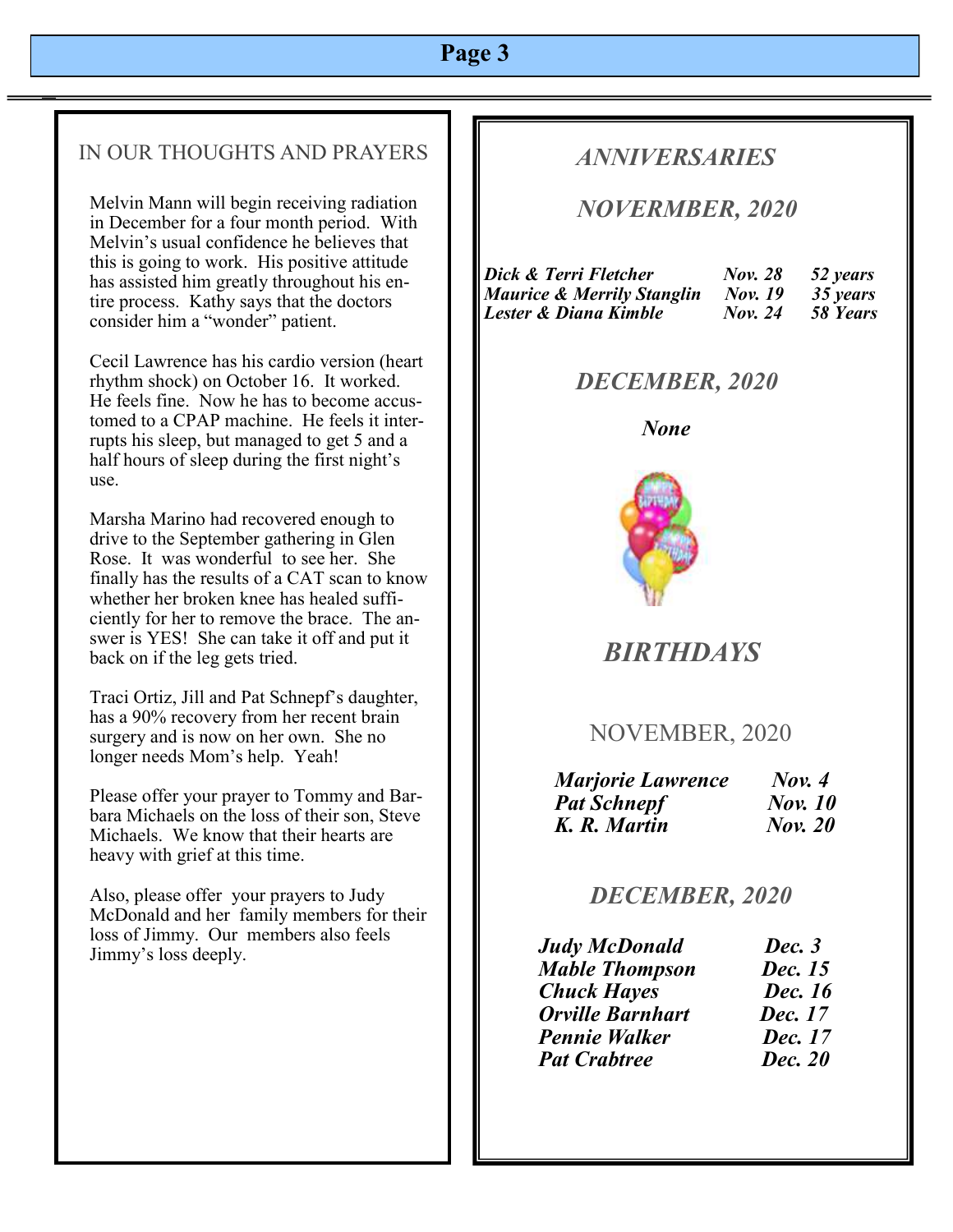# NOVEMBER OUTING

Date: November 12-15, 2020

Place Bedrock RV Park 1995 Co. Road 1803 Grand Saline, Texas 75140 903-372-1451

(Bedrock only accepts cash or checks, no credit cards. The cost is \$29.00 per night)

#### DIRECTIONS:

Go East on I-20 to Hwy 19 (exit 527). Take a left (North) for approximately 8 miles. Turn right on Hwy. 80 for 6 miles to Grand Saline. At the first light (by Sonic), turn left for 1-1/4 miles and make a hair pin turn to the right on County Road 1803. Bedrock will be on your right. There are signs before you get to 1803.

Wagon Master: Cecil Lawrence

Please contact Cecil at 972-849-5453 or e-mail him at cmlawr@tx.rr.com to advise whether you will or will not be attending the campout and when you plan to arrive and leave.

Hosts and Hostesses:

Mike and Pennie Nichols

Thursday: on your own or go out as a group

Friday: go to the Lumberyard Restaurant as a group

Saturday: community meal

Menu: fried chicken and meatloaf will be provided by the hosts

Bring a vegetable, salad, bread, or dessert to share

## DECEMBER OUTING

Date: December 3-6, 2020

Place: American RV Park 4345 State Hwy. 31 Corsicana, Texas 75110 903-872-0233

#### DIRECTIONS:

From I-45 go South to State Hwy. 31 in Corsicana. Go West on State Hwy. 31. American RV Park will be on your left.

Wagon Master: Cecil Lawrence

Please contact Cecil at 972-849-5453 or e-mail him at cmlawr@tx.rr.com.com to advise whether you will or will not be attending the campout and when you plan to arrive and leave.

Hosts and Hostesses: The Officers

Menu: True Christmas Dinner with all the trimmings

The turkey and ham will be provided by the club.

Please prepare the food item you signed up to bring..